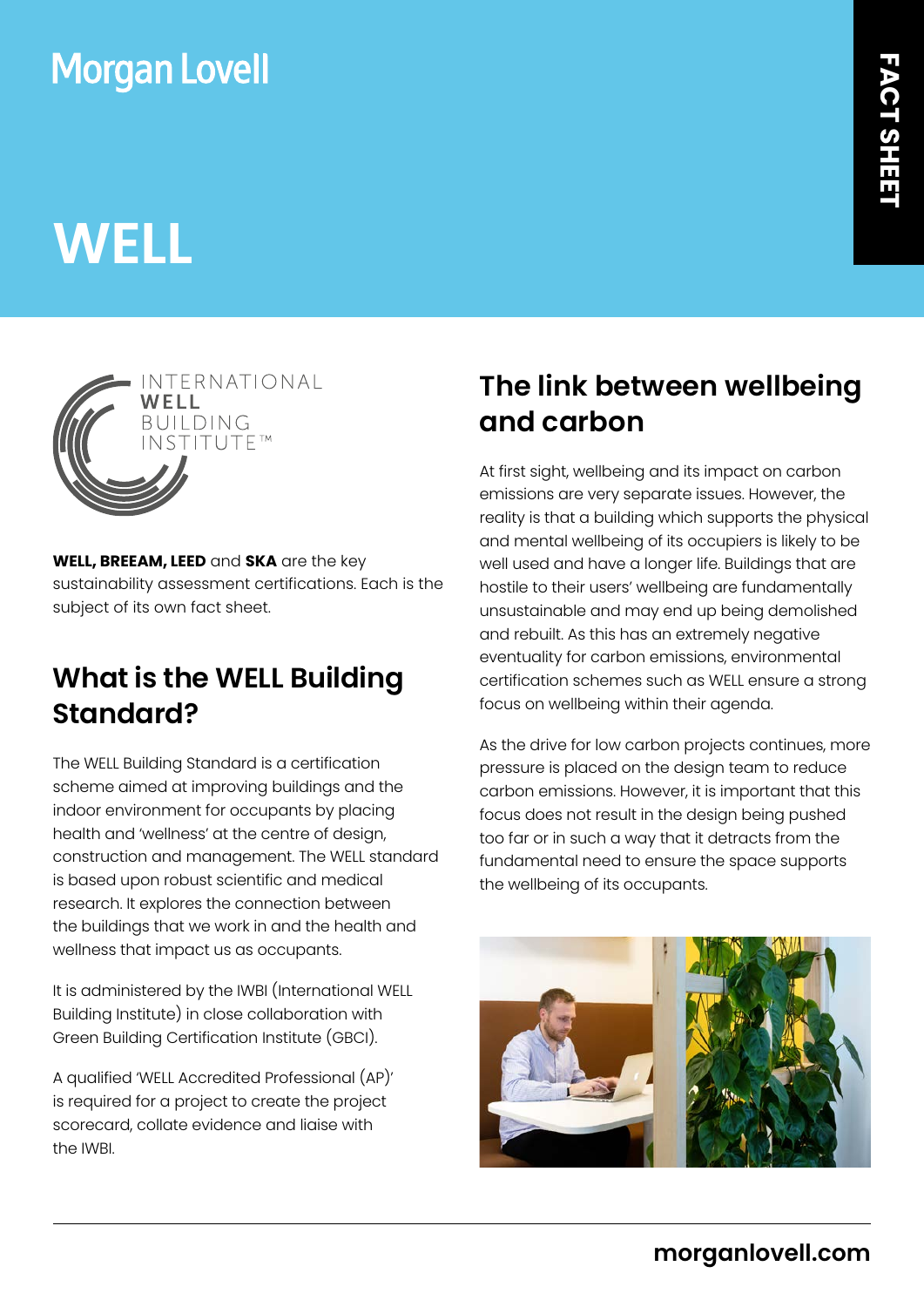#### **WELL Building Standard criteria**

The WELL Building Standard has a range of criteria which needs to be achieved sectioned into 'features' across the following 'concepts':